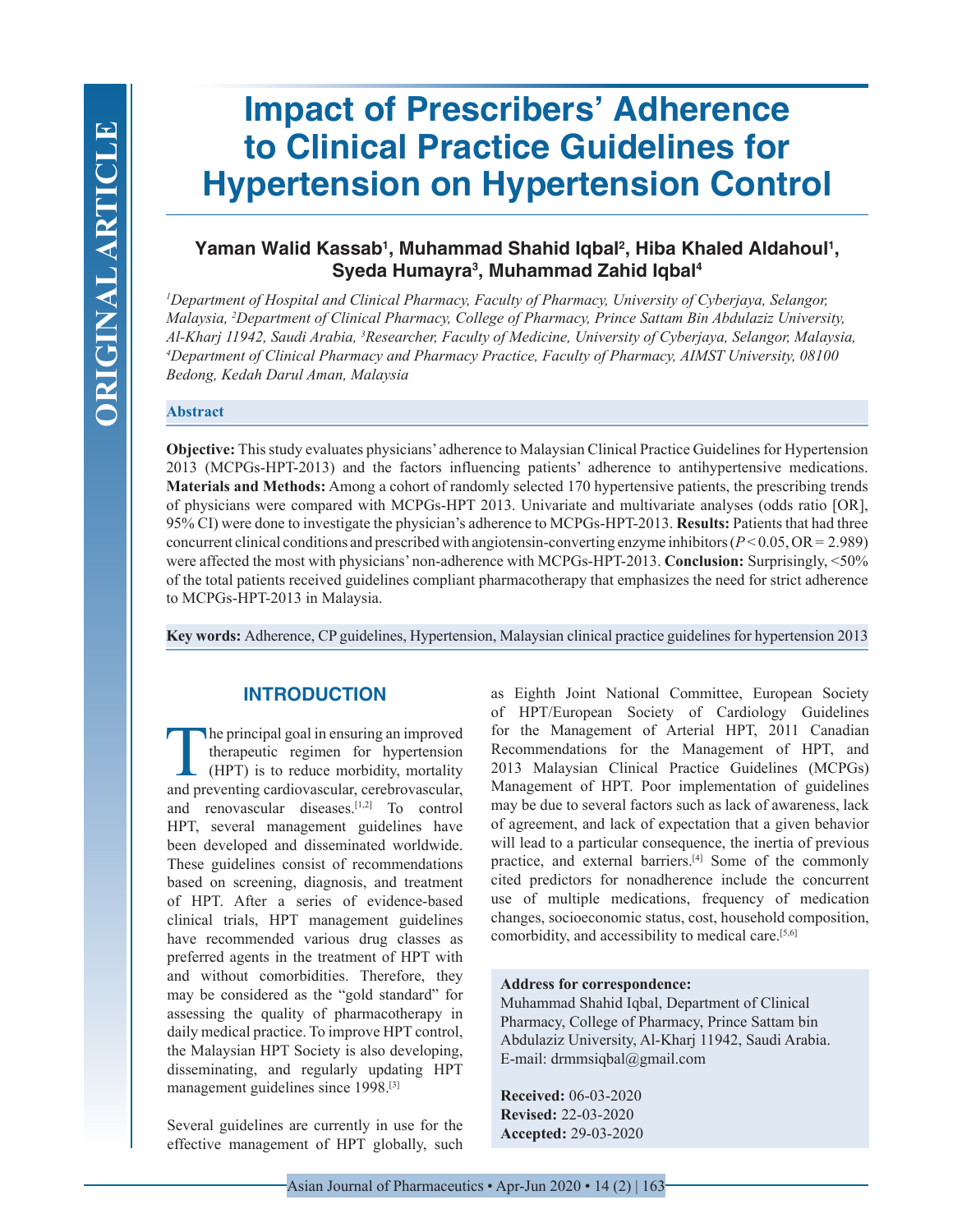Nonadherence may aggravate disease severity, leading to increased utilization of medical care services and inflating higher health care costs. According to some previous studies, patients who were nonadherent to antihypertensive therapy were significantly more likely to have higher rates of hospitalizations and emergency room visits due to cardiovascular-related hospitalizations as well as other causes.[7] The main objectives of the current study were to evaluate physicians' level of adherence to evidence-based therapies as recommended in MCPGs-HPT-2013 and to investigate different factors such as demographic, social, and medical socioeconomic influencing patients' nonadherence.

## **MATERIALS AND METHODS**

This retrospective and observational study was conducted from June 2014 to August 2014 at Hospital Serdang, which is a teaching hospital, located in Selangor, a major state in Malaysia. It provides primary, secondary, and tertiary services. This study gathered data for 6 months from Hospital Serdang online electronic medical records; eHIS live system  $(n = 170)$  using a specially designed data collection form. The inclusion criteria were all hypertensive patients over 17 years old with or without comorbidities, prescribed with at least one antihypertensive medication by physicians in Hospital Serdang. Diagnosis of HPT and other comorbidities were based on documentation from patients' medical record. Patients with diabetes mellitus type 2 (DM), cardiovascular diseases, chronic kidney disease (CKD), lung disease, dyslipidemia, and obesity were reported individually. Patients having incomplete clinical information, missing medication history and pregnant women were excluded from this study.

#### **Instruments and tools**

The data collection form was specifically designed to accumulate all information regarding the patients' demographic characteristics such as age, gender, ethnicity, and smoking status. The drug prescribing pattern for antihypertensive medications was also listed in the form and it included the following details: Medication prescribed for HPT, all concurrent comorbidities, medication prescribed for the comorbidities, the dosage of the prescribed medications, and contraindication to the antihypertensive medications.

#### **Adherence guidelines**

The physician's compliance with CPGs was measured by comparing the prescribed antihypertensive medications according to MCPGs-HPT-2013, 4<sup>th</sup> Edition (as illustrated in the antihypertensive chart shown in Figure 1). Drugs prescribed to the antihypertensive patients were noted by their generic names. Antihypertensive medication with only one active ingredient was defined as monotherapy, while more than one active ingredient (either in combination or two

different single pills) was defined as polytherapy. A detailed review of the patients' medical records was conducted. Adverse drug reactions and contraindications to the prescribed medications were noted and compared with CPG 2013 to find acceptable rationales for the nonadherence to guidelines. The prescription was then classified as compliant or non-compliant according to the MCPGs-HPT-2013

#### **Antihypertensive cha**rt

A score of one point was credited to each MCPGs-HPT-2013 compliant prescription, while zero (0) to each non-compliant prescription. The prescriptions were considered compliant to guidelines under the following scenario:

- 1. The first-line agent for the particular condition was prescribed according to MCPGs-HPT-2013
- 2. The first-line agents having no contraindication to its use were prescribed according to MCPGs-HPT-2013to the patients with multiple comorbidities
- 3. The first-line agent for a particular condition was not prescribed according to MCPGs-HPT-2013 due to adverse drug reactions caused by the recommended drug or any contraindication to its use.

#### **Statistical analysis**

Data collected from e-HIS live system online database were analyzed using Statistical Package for the Social Sciences (SPSS) software version 20.0 for windows. Patients' sociodemographic characteristics such as age, gender, ethnicity, and smoking status were entered as categorical variables. Comorbidities and contraindications to antihypertensive medications were entered as dichotomous categorical data. The prescribing trends of antihypertensive medications, the number of antihypertensive medications prescribed, and the pattern of prescribing antihypertensive medications combination, contraindication to antihypertensive medications of the patients' and physicians' compliance to MCPGs-HPT-2013 were analyzed using descriptive statistics. Categorical data were presented as frequency and percentage while continuous data were reported as mean  $\pm$  standard deviation. Univariate analysis was used and the crude odds ratio (OR) with 95% confidence interval was calculated to investigate the patients' factors affecting the physicians' adherence to MCPGs-HPT-2013. To further assess the relationship between patients' factors and physicians' adherence to the guideline, adjusted OR (with 95% CI) was calculated using a multivariate test (multiple logistic regressions) only for variables with significant correlation from the univariate model.

#### **Ethics approval**

The study commenced in June 2014 after the Clinical Research Centre and the National Medical Research Register for the Ministry of Health (MOH), National Institute of Health's approval (Research ID: 21060).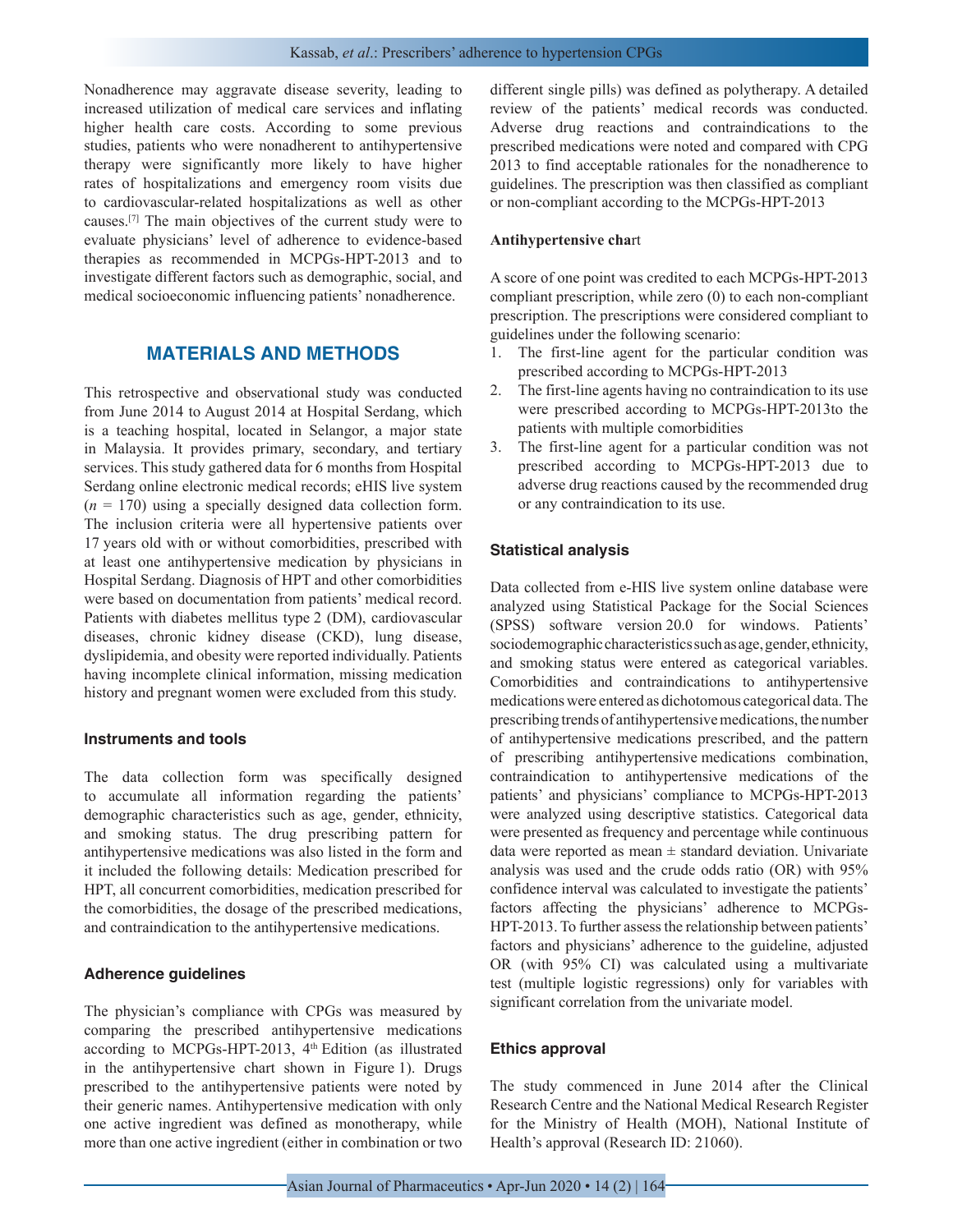#### Kassab, *et al*.: Prescribers' adherence to hypertension CPGs



**Figure 1:** Criteria for measuring physician's compliance with medication recommendations of Malaysian Clinical Practice Guidelines for Hypertension 2013. ACEI: Angiotensin-converting enzyme inhibitors, AF: Atrial fibrillation, ARB: Angiotensin receptor blocker, BB: Beta-blocker, CCB: Calcium channel blocker, CHD: Coronary heart disease, CKD: Chronic kidney disease, DM: Diabetes mellitus, HF: Heart failure, LVH: Left ventricular hypertrophy, MI: Myocardial infarction, PAD: peripheral arterial disease, Proteinuria: >3 g day (*Contd...*)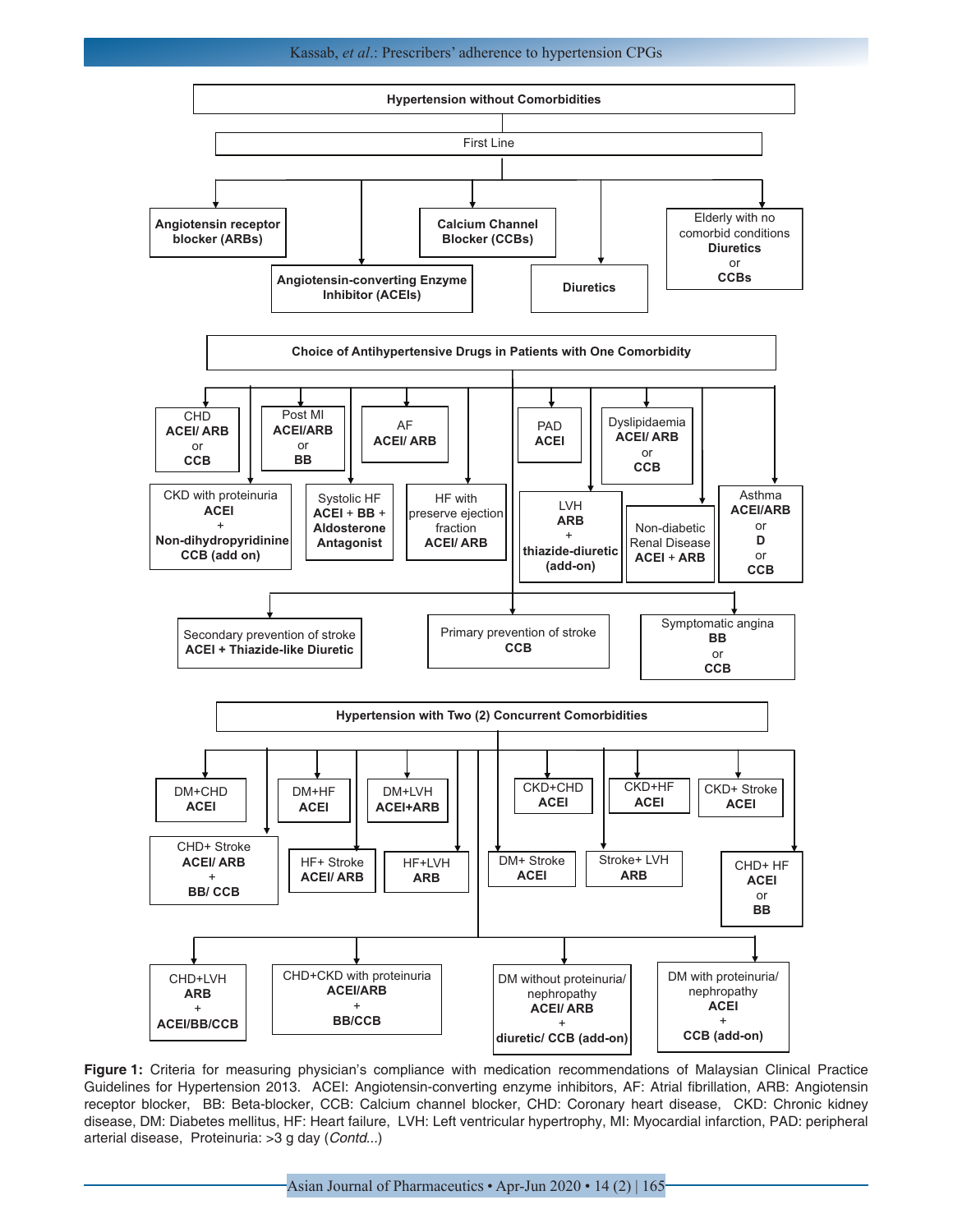

ACEI: Angiotensin-Converting Engine Engine Converting Converting Converting Converting Converting Converting Converting Converting Converting Converting Converting Converting Converting Converting Converting Converting Con Angiotensin receptor blocker, BB: Beta-blocker, CCB: Calcium channel blocker, CHD: Coronary heart disease, CKD: Chronic kidney disease, DM: Diabetes mellitus, HF: Heart failure, LVH: Left ventricular hypertrophy, MI: Myocardial infarction, PAD: peripheral arterial disease, Proteinuria: >3 g day **Figure 1:** (*Continued)* Criteria for measuring physician's compliance with medication recommendations of Malaysian Clinical Practice Guidelines for Hypertension 2013. ACEI: Angiotensin-converting enzyme inhibitors, AF: Atrial fibrillation, ARB:

## **RESULTS**

The mean number of medications per prescription in this study was  $2.49 \pm 1.147$ . Only 40 (23.5%) of the patients were on monotherapy, while 47 (27.6%), 51 (30.0%), 23 (13.5%), and 9 (5.3%) were on 2, 3, 4, and more than 4 antihypertensive medications, respectively [Figure 2].

Demographics and clinical characteristics of the patients included in the final analysis are given in Table 1. Only about 79, that is, 47% of the patients received guidelines in accordance with compliant therapy [Figure 3]. On multivariate analysis, we found that CPG adherence had a significant association with the number of comorbidities and the utilization of angiotensin-converting enzyme inhibitors (ACEIs) and have been listed in Table 2.

#### **Patients' characteristics**

Patients who were diagnosed with HPT from January 01, 2014, to May 31, 2014, were identified from the Hospital Serdang online database and were selected for review. A randomly selected cohort of 170 hypertensive patients who met the selection criteria was included in this study. The mean age of our study population was  $59.32 \pm 13.338$  years (range 22–83 years), with 55.9% of the patients aged over 60 years. There was a minor difference of 2.36% in the distribution of female and male hypertensive patients. Malay patients were the highest in number (56.5%), followed by Chinese (26.5%), Indian (14.7%), and others (2.4%). Our findings revealed that the majority of the patients were nonsmokers, while only 2 patients were active smokers and 16 were ex-smokers. The mean number of comorbidities per patient in this study was  $2.56 \pm 1.026$ . Most of the patients had 2–3 comorbidities (70%), <15% had only one or no comorbidity, and approximately, another 15% of the patients had 4 or more concurrent clinical conditions as illustrated in Table 1.



**Figure 2:** Number of antihypertensive medications prescribed per patient





## **DISCUSSION**

Antihypertensive drugs often divided into two main categories, (1) renin-angiotensin-aldosterone system blockers (directly or indirectly), i.e., ACEIs, ARBs, direct renin inhibitors, and β-blockers, and (2) sodium and water eliminators, i.e., diuretics and calcium channel blockers (CCBs).[8] ACEIs, which were originally discovered from the Brazilian pit viper's venom, are the first-line treatment or drug of choice in controlling HPT.<sup>[9]</sup> The second drug of choice is ARBs, especially in those patients where ACEIs are intolerant as they do not cause dry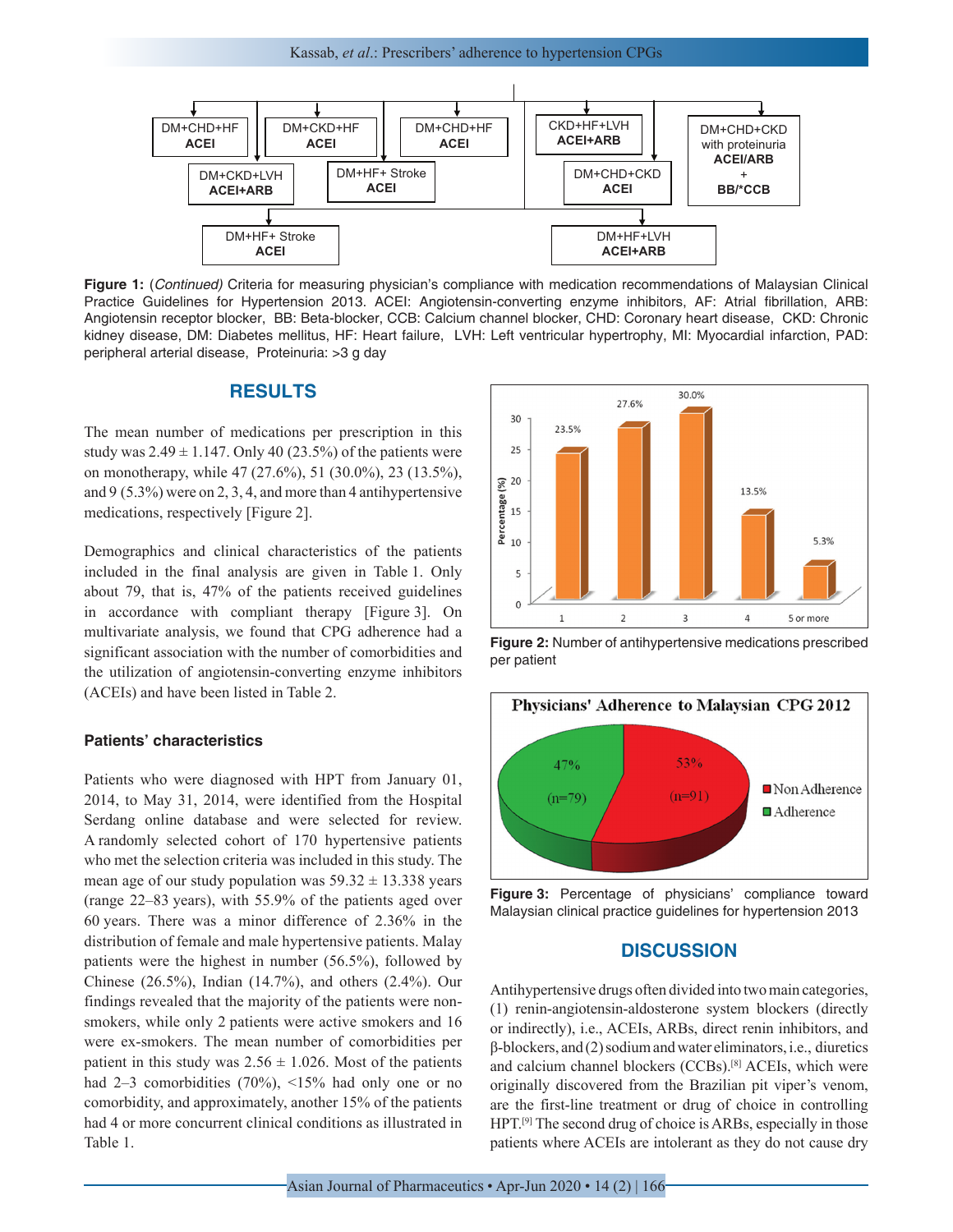| Table 1: Patients' demographics and clinical<br>characteristics |                |            |  |  |
|-----------------------------------------------------------------|----------------|------------|--|--|
| <b>Variable</b>                                                 | <b>Mean±SD</b> | $n$ (%)    |  |  |
| Gender                                                          |                |            |  |  |
| Male                                                            |                | 83 (48.82) |  |  |
| Female                                                          |                | 87 (51.18) |  |  |
| Age                                                             | 59.32±13.338   |            |  |  |
| $<$ 40                                                          |                | 18 (10.6)  |  |  |
| $40 - 59$                                                       |                | 57 (33.5)  |  |  |
| Over 60                                                         |                | 95 (55.9)  |  |  |
| Ethnicity                                                       |                |            |  |  |
| Malay                                                           |                | 96 (56.5)  |  |  |
| Chinese                                                         |                | 45 (26.5)  |  |  |
| Indian                                                          |                | 25 (14.7)  |  |  |
| <b>Others</b>                                                   |                | 4(2.4)     |  |  |
| Smoking status                                                  |                |            |  |  |
| Never                                                           |                | 152 (89.4) |  |  |
| Active and ex-smoker                                            |                | 18 (10.6)  |  |  |
| No. of comorbidities                                            |                |            |  |  |
| $\leq 1$                                                        |                | 24 (14.1)  |  |  |
| 2                                                               |                | 61 (35.9)  |  |  |
| $\geq$ 3                                                        |                | 85 (50.0)  |  |  |
| Types of comorbidities                                          |                |            |  |  |
| Chronic kidney<br>disease                                       |                | 168 (98.8) |  |  |
| Diabetes mellitus                                               |                | 125 (73.5) |  |  |
| Cardiovascular<br>disease                                       |                | 51 (30.0)  |  |  |
| Obesity                                                         |                | 50 (29.4)  |  |  |
| Dyslipidemia                                                    |                | 37 (21.8)  |  |  |
| Lung disease                                                    |                | 6(3.5)     |  |  |

| Table 2: Multivariate analysis for physicians' |  |  |  |
|------------------------------------------------|--|--|--|
| adherence toward Malaysian clinical practice   |  |  |  |
| guidelines for hypertension 2013               |  |  |  |

| Variable        | Odds ratio | 95% CI      | P value |
|-----------------|------------|-------------|---------|
| 3 comorbidities | 2.989      | 1.003-8.901 | 0.049   |
| <b>ACEIS</b>    | 4.075      | 1.905-8.720 | 0.000   |
|                 |            |             |         |

CI: Confidence interval, ACEIs: Angiotensin-converting enzyme inhibitors

cough like ACEIs.[9] CCBs are also considered the best choice for primary HPT, especially in older patients and in patients of African or Caribbean origin.[10] β-blockers are the last resort option to treat HPT unless there are other indications such as myocardial infarction or atrial fibrillation. Diuretics are often used as "add on" therapy, especially thiazide diuretics which are commonly prescribed in patients not responding to first and second-line antihypertensive therapies.[11]

The study findings showed that 53% of the prescriptions were not according to the recommendations in MCPGs-HPT-2013. This result was comparable to a retrospective cohort study done by Crocker *et al.*,<sup>[12]</sup> where the overall physicians' adherence toward guidelines was only about 57%. However, a different trend was shown in a previous study done at Penang, Malaysia, where an overall fair level of adherence to the MCPGs-HPT-2008 was observed and more than two-thirds (73.5 %) of the total prescriptions written were in compliance to the MCPGs-HPT-2008.[3,13]

Overall, diuretics were the most frequently prescribed antihypertensive class in this study. Regarding diuretics prescribing, these findings were aligned with the MCPGs-HPT-2013 that states that diuretics will enhance the efficacy of other classes when used in combination.[14,15] CCBs were the second most frequently prescribed class. MCPGs-HPT-2013 recommended ACEIs as the first-line antihypertensive therapy in the most conditions of HPT, with or without comorbidities.<sup>[16,17]</sup>

Despite the demonstrated efficacy and safety, and MCPGs-HPT-2013 recommendations of prescribing ACEIs in DM and renal disease,<sup>[18]</sup> they were underutilized in this study. Only 28.2% of the patients were prescribed with ACEIs. Besides that, thiazide-diuretics were widely used in patients with CKD stage IV and V.[19] This practice was not aligned with the MCPGs-HPT-2013 that states that thiazide-diuretics may not be effective in treating patients with GFR <30 ml/min/1.73 m². Furthermore, both ACEI and thiazide-diuretics were prescribed in contraindicated patients with 23.2% and 3.0%, relatively.

Another practice that was not in conjunction with MCPGs-HPT-2013 was the utilization of methyldopa (alpha-adrenergic agonist). Even though methyldopa is only indicated for HPT in pregnancy, a few patients were still being prescribed with the medication.[20] Patients' factors that significantly affected the utilization of antihypertensive classes included age, type, and number of comorbidities and when used in combination with other antihypertensive classes.<sup>[21]</sup>

In total, the percentage of physicians who adhered to MCPGs-HPT-2013 was only 47% (as represented in Figure 3). Our results also revealed that physicians' adherence toward the MCPGs-HPT-2013 was affected by the number of comorbidities as well as when patients were prescribed with ACEIs ( $P < 0.05$ , OR = 2.989).

## **CONCLUSION**

Indeed, HPT is a global public health issue and reviews and guidelines establish the best therapies based on numerous clinical trials to reduce the incidence of HPT and its complications. To improve HPT control, various HPT management guidelines have been published, disseminated, and regularly updated throughout the entire world. These guidelines provide concise, evidence-based